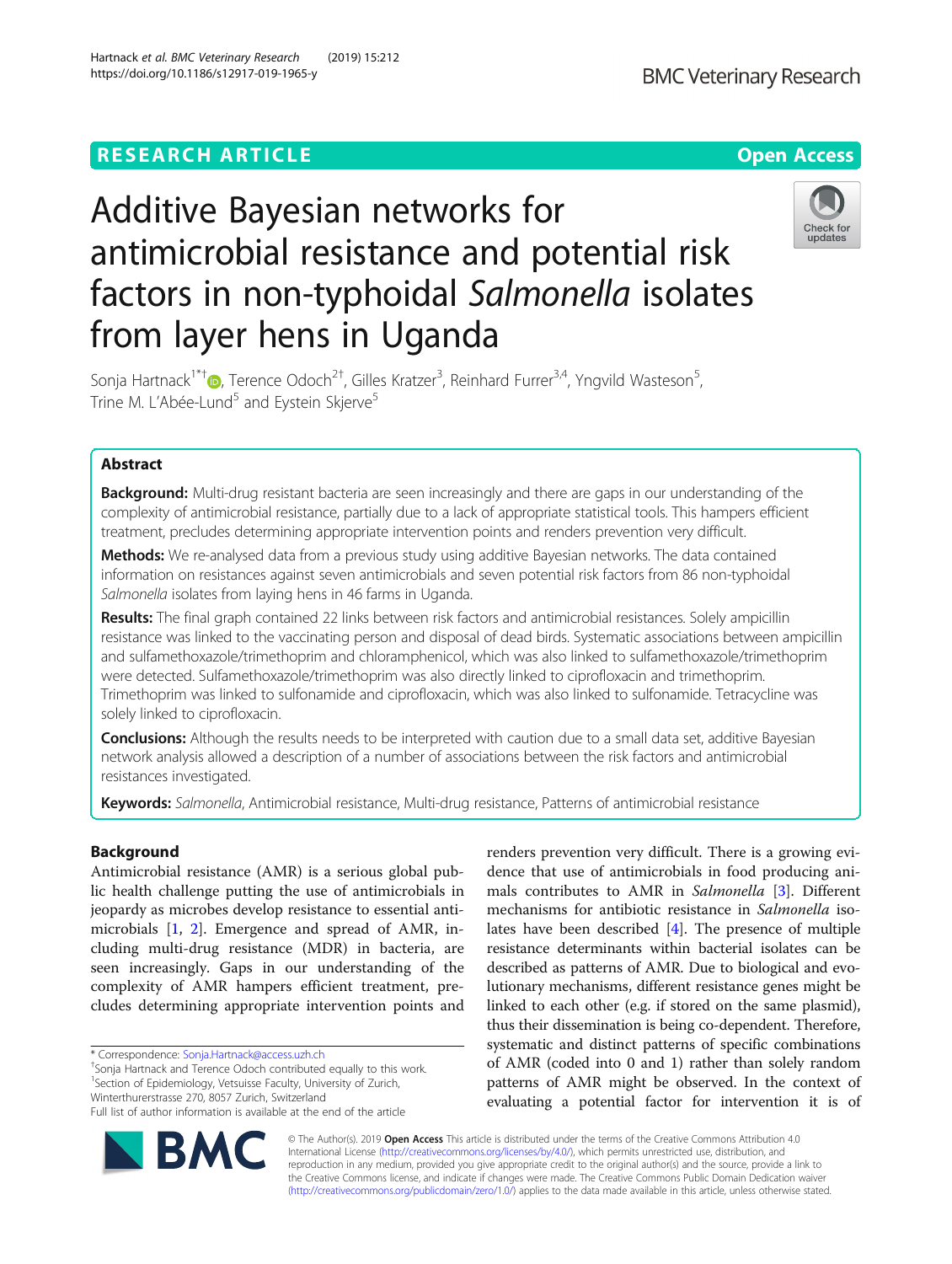interest to assess systematic statistical co-dependencies between multiple antimicrobial resistances.

The difficulty of assessing the role of relevant risk factors, and therefore defining efficient intervention points, can be (at least partly) explained by the lack of appropriate statistical tools for analysing such complex data. In classical risk factor studies, the multivariable regression techniques typically utilized have their origins in experimental research. Here, the investigator is able to fix all the factors of scientific interest at pre-defined levels – an option not available in observational studies. Additionally, to benefit from a higher statistical power, the investigator will aim to obtain a balanced design. This entails attempting to have similar numbers of individuals in different groups, i.e. similar numbers of individuals are being exposed and non-exposed to different risk factors. In contrast, in observational studies, data are typically non-balanced, unless specifically considered in the sampling plan to assure that equal numbers of individuals are exposed and unexposed. In observational studies with non-balanced data, frequently the issue of sparse data or data separation is encountered. When cross-tabulating binary variables, the resulting  $2 \times 2$  cross tables might have a zero in at least one of the four cells. In this situation, confidence intervals might go to infinity, and classic measures as odds ratios may not be estimable.

In an observational setting, if standard multivariable regression is used for analysing the data, risk factors are presumably interrelated, thus precluding the separation of single risk factors and differentiating between direct and indirect effects. Furthermore, in the context of AMR, the response variable consists of a number of different resistant phenotypes and/or genes, thus necessitating a multivariate approach in contrast to classical risk factor analysis with one single outcome, i.e. healthy or diseased. Most often, data on AMR with multiple patterns are analysed in a descriptive way. To quantify the association between antimicrobials, resistance and susceptibility indices have been proposed, which could also be adapted for multiple resistances, providing also confidence intervals [\[5](#page-8-0), [6](#page-8-0)].

Additive Bayesian network (ABN) modelling, an approach originating from machine learning and not yet seen widely applied in veterinary epidemiology, appears to be a promising tool for the analysis of multivariate resistance data [\[7](#page-8-0), [8](#page-8-0)]. Notable examples of ABN analyses are published by [[9](#page-8-0)–[12](#page-8-0)]. Still to the authors' knowledge no study has yet used ABN for the joint analysis of risk factors and binary (resistant/susceptible) antimicrobial resistance data. ABN results are presented in the form of networks, consisting of nodes, representing the variables, and links, designating the conditional probabilities between the variables of interest. ABN modelling is specifically designed to deal with highly correlated and complex

data. It is suitable to disentangle direct from indirect statistical associations and can be understood as a generalisation of generalised linear regression models (GLMs). Thus, in contrast to classical regression approaches, the outcome and the predictors are not defined as such be-

forehand, but within the network different GLMs applicable to the data at hand are evaluated. ABN modelling is a pure data-driven technique, contrasting other approaches where the model is theory driven such as Structural Equation Modeling [\[13,](#page-8-0) [14\]](#page-8-0). Consequently, the first step in an ABN analysis is to find the optimal or most complex network still supported by the data, based on a metric which is controlling for complexity, allowing for the maximum number of links or associations between all variables included. In a second step, measures are undertaken to adjust for potential overfitting and to trim off links that are not supported by the data, given a specific cut-off.

In applied research with binomial (two states random variables) variables, data separation is a surprisingly common issue. It arises when one predictor predicts perfectly the outcome variable. Similarly, the term sparse data is used when only few observations of a possible combination are present in the dataset. Classical approaches, i.e. logistic regression modelling, often fail to accurately estimate the regression coefficient in this situation. The ABN approach requires to perform regressions between all the possible combinations of the variables. Hence, sparsity of the dataset is a major concern and should be addressed properly [\[15](#page-8-0)]. The general approach is to control the likelihood in order to prevent it to become infinite. In a Bayesian framework this could be done using an appropriate prior. Equivalently, it can be done using a bias reduction approach  $[16]$  $[16]$ .

The aim of this study was to determine if specific risk factors are associated with single AMRs and if specific AMRs are linked to each other. For this study we used a data set from a previous study [[17\]](#page-8-0).

## Methods

## Sample collection and identification

Non-typhoidal Salmonella isolates used in this study were isolated from poultry fecal samples from three districts in Uganda. All flocks were sampled once. The study design and sampling is described in full and reported in [[18](#page-8-0)]. In total 86 isolates originated from 43 farms. Furthermore, the samples were distributed rather homogeneously with 16 farms providing one resistant isolate, 14 farms with two resistant isolates, 10 farms with three resistant isolates and 3 farms with four resistant isolates. A standardized sampling scheme was adapted from previous studies. Culture and isolation followed ISO 6579:2002/Amd 1:2007 Annex D: Detection of Salmonella spp. in animal faeces and in environmental samples from the primary production [[19](#page-8-0)]. These analyses were carried out at the food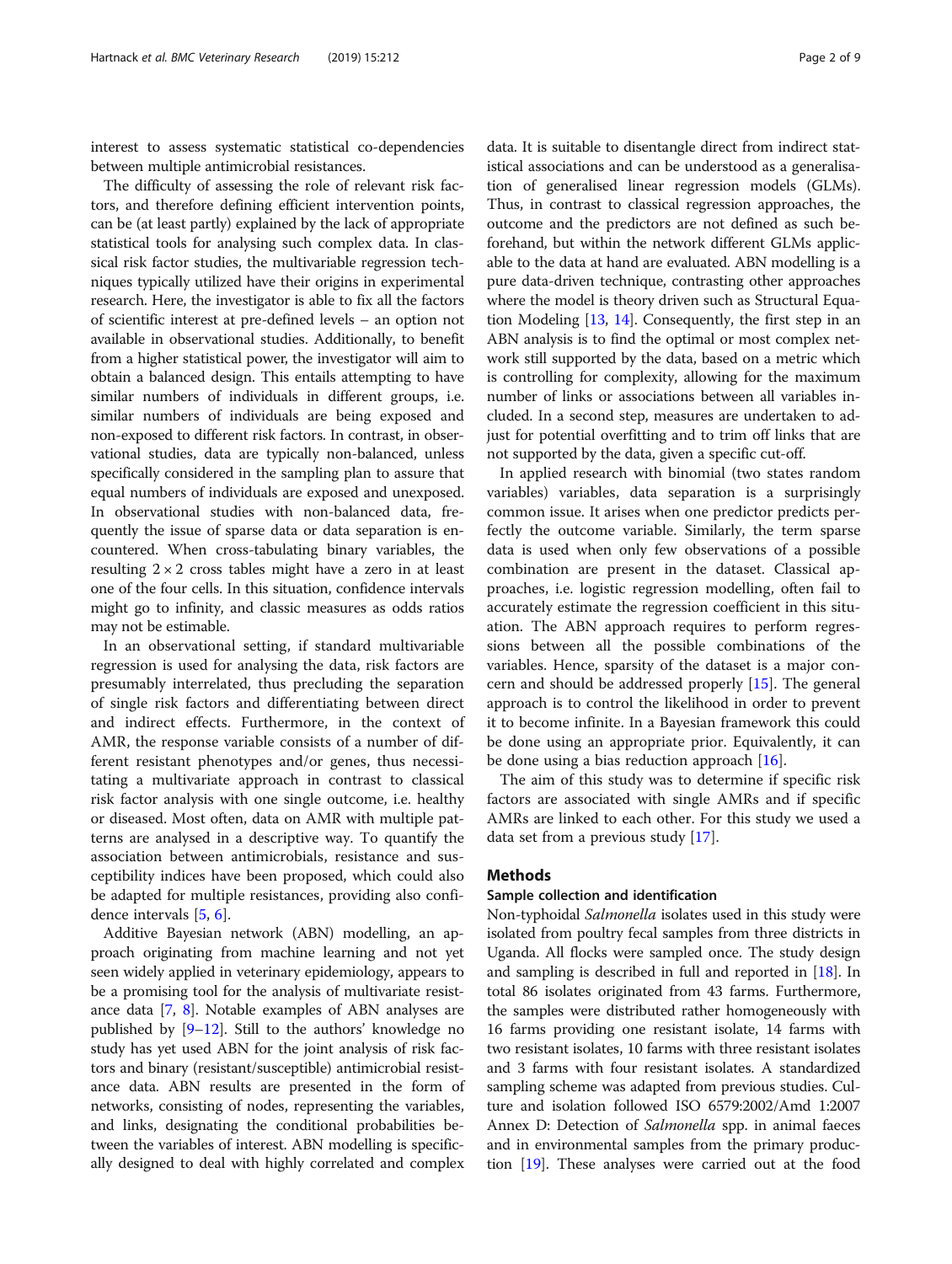microbiology laboratory at the College of Veterinary Medicine, Animal Resources and Biosecurity, Makerere University, Kampala Uganda. The isolates were serotyped at the Norwegian Veterinary Institute, Oslo, using Kauffman–White–Le–Minor technique [[20](#page-8-0)].

## Antimicrobial resistance testing

Phenotypic antimicrobial susceptibility testing was performed using the Kirby-Bauer disk diffusion methods on Muller-Hinton agar and is described in detail in [\[18](#page-8-0)]. The antibiotics were selected based on those commonly used in Uganda and those recommended by World Health Organization (WHO) for routine monitoring and surveillance.

## Statistical analysis: additive Bayesian networks

The following seven risk factors were selected to be included in the ABN analysis: 1) Gender of the manager (binomial, baseline male or female), 2) "Pets", presence of pets (binomial, baseline no or yes), 3) "Farm size" of the poultry farm (multinomial, baseline small with less than 500 birds, medium between 500 and 1000 birds and large with more than 1000 birds), 4) "Management", i.e. management practice (binomial, baseline free-range to semi-intensive or intensive), 5) "Eggtrays", indicating if the egg trays were re-used (binomial, baseline no or yes), 6) "Vaccinator" describing who vaccinates (multinomial, baseline "private service", "self or family member" or "employee"), 7) "Disposal" of dead birds (multinomial, baseline "burrying", "burning", "throw away", "giving to animals (dogs and pigs)", and "drop in a pit"). Data on antimicrobial resistance against the following seven different antibiotics ampicillin (AMP), chloramphenicol (CHL), ciprofloxacin (CIPR), sulfamethoxazole/trimethoprim (SXT), sulfonamide (SULFA), tetracycline (TET), and trimethoprim (TRIM), were included as binary variables (baseline no resistance).

The entire statistical analysis was conducted using R [[21\]](#page-8-0). As ABN requires a complete dataset, under the assumption of missing at random, missing values were imputed with the R package *missforest*  $[22]$  $[22]$ . ABN analysis was performed with the R package abn [\[23](#page-8-0)]. Here, a scoring procedure (BIC, Bayesian information criterion) is implemented to identify the maximum a posteriori Bayesian network based on information theoretic metrics [[15\]](#page-8-0) and controls internally for model complexity. Estimations of the effect size was done with the function  $\mathit{fitabn.mle}()$  in the ABN package which is essentially a wrapper for the *multinom*() function in  $[24]$  $[24]$ for multinomial random variables. Additionally, for the purpose of comparison and if estimation of standard errors was not stable, the function bayesgln() from the arm package [\[24](#page-8-0)] was used. The latter uses as default a student distributed prior that help estimation with sparse dataset  $[25]$  $[25]$ . We used an exact search  $[26]$  $[26]$  to find first an optimal network, meaning the optimal level of complexity in terms of the simultaneous presence of different GLMs with potential covariates in the data at hand. In this approach, networks of different increasing complexity, i.e. allowing for more links or covariates to be included, were evaluated. For a plausibility check, the magnitude of the marginal likelihood for each model, i.e. individual GLMs, in the network was assessed visually. In order to adjust for overfitting, a non-parametric bootstrapping analysis with 10′000 bootstraps was performed. This means that a part of the data (95% thereof) was randomly selected, then the entire procedure to find the best network was applied. With the aim to obtain robust results, i.e. associations or links between variables being highly supported by the data, a 50% threshold was applied.

## Results

## Descriptive analysis of risk factors and pattern of antimicrobial resistance

In Table [1,](#page-3-0) the proportions of the seven included risk factors are presented together with the frequencies of susceptible and resistant isolates per antibiotic tested. Antimicrobial resistance testing of 86 isolates originating from 43 farms resulted in 11 different patterns of antimicrobial resistance (Table [2\)](#page-4-0). When looking at the resistance patterns which are at least present with a frequency of  $n = 10$ , at least 76% originate from different farms. This renders a large clustering effect at farm level implausible in this data set, possibly due to sampling. Out of the 14 farms with two isolates, in seven farms one single pattern was detected and in the other 7 farms there were two distinct patterns. Among the 10 farms with three resistant isolates, in one farm all isolates shared the same single pattern, in seven cases there were two patterns and in 2 farms there were three different patterns. For the 3 farms providing 4 isolates, 2 farms had two patterns and 1 farm had 3 distinct patterns. While 32 isolates (37.2%) were not resistant to any of the seven antibiotics tested, 27 isolates (31.4%) showed resistance against one antibiotic, 16 isolates (18.6%) against two antibiotics, 9 isolates (10.5%) against three antibiotics and 2 against four antibiotics (2.3%). In descending order, the following percentages of isolates were found to be resistant against antibiotics (95% binomial confidence intervals based on Jeffreys approximate method) [\[27](#page-8-0)]: ciprofloxacin 46.5% (36 to 58), sulfonamide 24.4% (16 to 34), tetracycline 15.1% (0 to 30), trimethoprim and trimethoprim-sulfamethoxazole both 7.0% (0 to 20), chloramphenicol and ampicillin both 4.6% (1 to 10).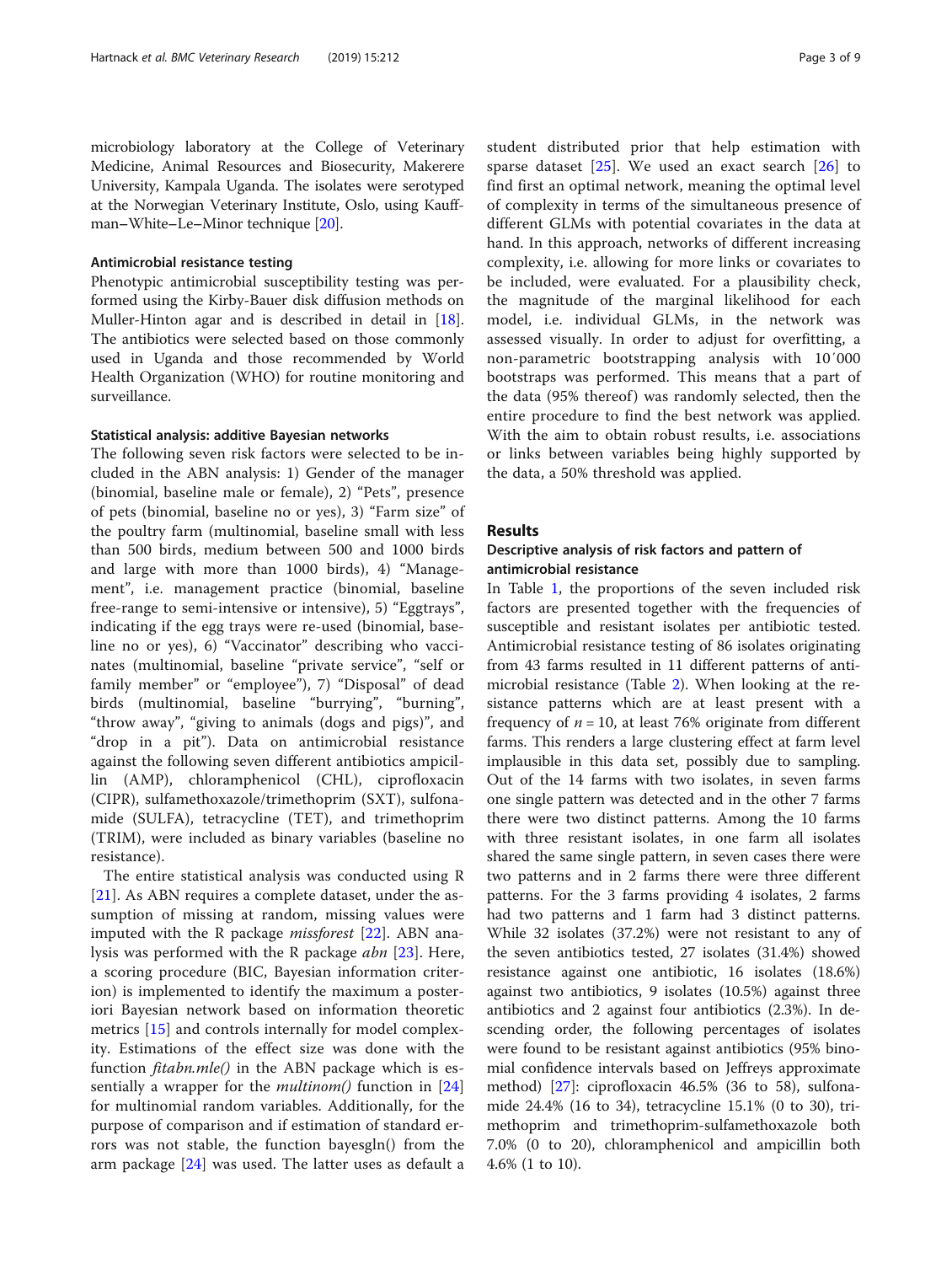0.1]

|                             |                      | <b>AMP</b> <sup>a</sup> |                | CHL <sup>b</sup> |              | CIPR <sup>c</sup>                  |              | SULER <sup>d</sup>   |              | SXTe              |  | TET <sup>t</sup> |                | TRIM <sup>9</sup> |                |                          |                          |  |
|-----------------------------|----------------------|-------------------------|----------------|------------------|--------------|------------------------------------|--------------|----------------------|--------------|-------------------|--|------------------|----------------|-------------------|----------------|--------------------------|--------------------------|--|
| Risk factor                 |                      | $S^h$                   | $R^i$          | $\mathsf{S}$     |              | R S                                | $\mathsf{R}$ | $\mathsf S$          | R            | $\mathsf S$       |  | R S              | $\mathsf{R}$   | $\mathsf S$       | $\mathsf{R}$   |                          | Proportion               |  |
| $(NA^k)$                    |                      |                         |                |                  |              |                                    |              |                      |              |                   |  |                  |                |                   |                | Total per risk<br>factor | 95% CP                   |  |
|                             | Total                | 82                      | 4              | -82              | 4            | 46                                 | 40           | 65                   | 21           | -80               |  | 6 73             |                | 13 80             |                | 6 n                      |                          |  |
| Proportion of<br>resistance | 95% $Cl1$            | 0.05<br>[0.01;0.1]      |                | 0.05             |              | 0.46<br>$[0.01;0.1]$ $[0.36;0.58]$ |              | 0.24<br>[0.16; 0.34] |              | 0.07<br>[0.0;0.2] |  | 0.15<br>[0;0.3]  |                | 0.07<br>[0.0;0.2] |                |                          |                          |  |
| Gender                      | Male                 | 58                      |                | 1 58             |              | $1 \, 30$                          | 29           | -41                  |              | 18 54             |  | 5 52             | 7              | 54                |                | 5 5 9                    | 0.69 [0.58;<br>0.78]     |  |
| (0)                         | Female               | 24                      |                | 3 24             |              | 3 16                               | 11           | 24                   | 3            | 26                |  | $1 \quad 21$     | 6              | 26                | $\mathbf{1}$   | 27                       | $0.31$ $[0.22;$<br>0.42] |  |
| Pets                        | Yes                  | 28                      | $\mathbf{1}$   | 28               | $\mathbf{1}$ | 13                                 | 16           | 20                   | 9            | 27                |  | $2 \t23$         | 6              | 27                |                | 2 2 9                    | $0.34$ [0.24;<br>0.44]   |  |
| (0)                         | <b>No</b>            | 54                      |                | 3 54             |              | 3 3 3                              |              | 24 45                |              | 12 53             |  | 4 50             | $\overline{7}$ | 53                |                | 4 57                     | 0.66 [0.56;<br>$0.76$ ]  |  |
| Farm size                   | Small                | 29                      |                | 2 2 9            |              | 2 19                               |              | 12 27                | 4            | 30                |  | 129              | $\overline{2}$ | 30                | $\mathbf{1}$   | 31                       | $0.36$ $[0.26;$<br>0.47] |  |
| (2)                         | Medium               | 18                      |                | 0 18             |              | 0 10                               | 8            | 15                   | 3            | 18                |  | $0$ 17           | $\mathbf{1}$   | 18                |                | $0$ 18                   | $0.21$ $[0.13;$<br>0.31] |  |
|                             | Large                | 35                      |                | 2 35             |              | 2 17                               | 20           | 23                   | 14           | 32                |  | 5 27             |                | 10 32             |                | 5 37                     | 0.43 [0.32;<br>0.64]     |  |
| Management                  | Free/ Semi           | 25                      |                | $2 \quad 25$     |              | 2 16                               | 11           | 22                   | 5            | 26                |  | 125              | 2              | 26                |                | $1 \t27$                 | $0.31$ $[0.22;$<br>0.42] |  |
| (1)                         | Intensive            | 57                      |                | 2 57             |              | 2 30                               |              | 29 43                |              | 16 54             |  | 5 48             |                | 11 54             |                | 5 5 9                    | 0.69 [0.58;<br>0.78]     |  |
| Reuse Egg trays             | Yes                  | 31                      | $\overline{2}$ | 31               |              | $2 \t15$                           | 18           | 25                   | 8            | 30                |  | 3 30             | 3              | 30                |                | 3 3 3                    | $0.38$ $[0.28]$<br>0.49] |  |
| (3)                         | No                   | 51                      |                | 2, 51            |              | 2 31                               |              | 22 40                | 13           | 50                |  | 3 43             |                | 10 50             |                | 3 53                     | $0.62$ [0.51;<br>0.72]   |  |
| Vaccinator                  | Private Service      | 30                      |                | 0 30             |              | 0 20                               |              | 10 26                | 4            | 30                |  | 022              | 8              | 30                |                | 0.30                     | $0.35$ $[0.25;$<br>0.46] |  |
| (0)                         | Self or family       | 35                      | 3              | 35               |              | $3 \quad 21$                       | 17           | 31                   | 7            | 37                |  | $1 \quad 34$     | $\overline{4}$ | 37                | $\mathbf{1}$   | 38                       | $0.44$ $[0.34;$<br>0.55] |  |
|                             | Employee             | 17                      |                | $1 \t17$         |              | 1 <sub>5</sub>                     | 13 8         |                      |              | 10 13             |  | 5 17             | $\mathbf{1}$   | 13                |                | 5 18                     | $0.21$ $[0.13;$<br>0.31] |  |
| Disposal                    | Burrying             | 45                      |                | 145              |              | $1 \t23$                           |              | 23 31                |              | 15 42             |  | 4 37             | 9              | 42                | $\overline{4}$ | 46                       | $0.53$ [0.42;<br>0.64]   |  |
| (0)                         | Burning              | 11                      | $\overline{2}$ | 11               |              | $2 \overline{7}$                   | 6            | 12                   | $\mathbf{1}$ | 13                |  | 0 <sub>13</sub>  | $\mathbf 0$    | 13                |                | 0 <sub>13</sub>          | $0.15$ [0.08;<br>0.24]   |  |
|                             | Throwing away        | 19                      |                | $1 \t19$         |              | $1 \quad 11$                       | 9            | 15                   | 5            | 18                |  | 2 16             | $\overline{4}$ | 18                |                | 2 20                     | $0.23$ [0.15;<br>0.33]   |  |
|                             | Giving to<br>animals | 4                       |                | 0 <sub>4</sub>   |              | 04                                 | 0            | $\overline{4}$       | 0            | $\overline{4}$    |  | 04               | 0              | $\overline{4}$    |                | 04                       | $0.05$ $[0.01;$<br>0.1]  |  |
|                             | Drop in a pit        | 3                       |                | 0 <sup>3</sup>   |              | 0 <sub>1</sub>                     | 2            | 3                    | $\mathbf 0$  | 3                 |  | 0 <sup>3</sup>   | $\overline{0}$ | 3                 |                | 0 <sub>3</sub>           | $0.03$ $[0.00;$          |  |

<span id="page-3-0"></span>

<sup>a</sup> Ampicillin

**b** Chloramphenicol

<sup>c</sup> Ciprofloxacin

<sup>d</sup> Sulfonamide

<sup>e</sup> Sulfamethoxazole/Trimethoprim

<sup>f</sup> Tetracycline

<sup>g</sup> Trimethoprim

<sup>h</sup> Susceptible

i Resistant

<sup>j</sup> Binomial confidence intervals based on Jeffreys approximate method with a beta distribution<br><sup>k</sup> Missing values which were imputed with the R package *missForest*<br><sup>1</sup> Small 50–500 birds, medium 501–1000, large > 1000 bi

Small 50–500 birds, medium 501–1000, large > 1000 birds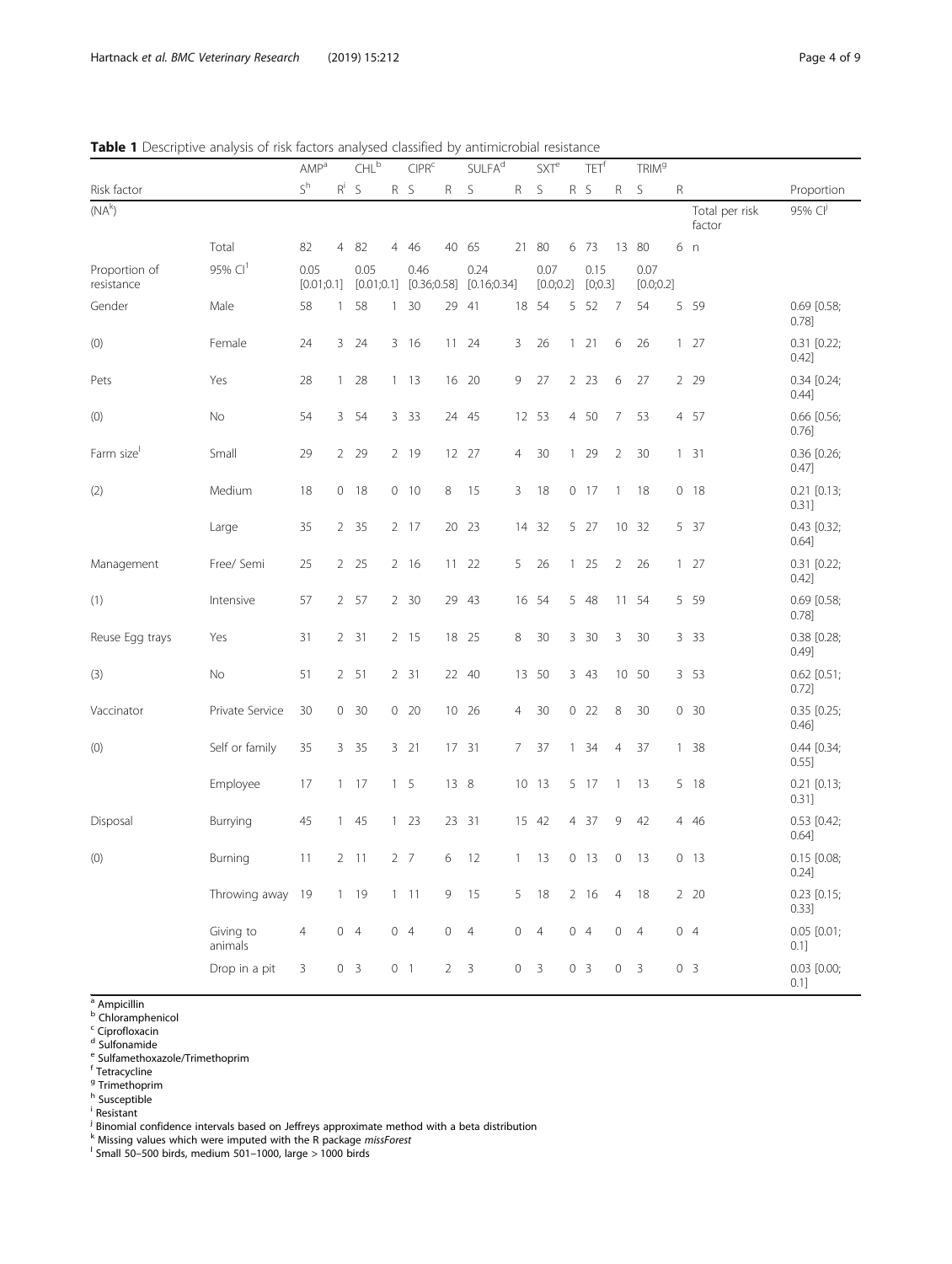| Pattern        | Antibiotic resistances ( $0 =$ susceptible, $1 =$<br>resistant*)                                                             |              |          |          |          |          |                | Frequencies of isolates per<br>resistance pattern | Frequencies of resistances<br>per pattern | Number of farms per<br>resistance pattern |  |  |
|----------------|------------------------------------------------------------------------------------------------------------------------------|--------------|----------|----------|----------|----------|----------------|---------------------------------------------------|-------------------------------------------|-------------------------------------------|--|--|
| ID             | SULFA <sup>1</sup> CIPR <sup>2</sup> TET <sup>3</sup> TRIM <sup>4</sup> SXT <sup>5</sup> CHL <sup>6</sup> AMP <sup>7</sup> n |              |          |          |          |          |                |                                                   | n                                         | n.                                        |  |  |
|                | $\Omega$                                                                                                                     | $\Omega$     | $\Omega$ | 0        | $\Omega$ | $\Omega$ | 0              | 32                                                | $\cap$                                    | 30                                        |  |  |
| $\overline{2}$ | 0                                                                                                                            |              | $\Omega$ | $\circ$  | $\Omega$ | $\Omega$ | $\overline{0}$ | 17                                                |                                           | 13                                        |  |  |
| 3              |                                                                                                                              |              | $\Omega$ | 0        | $\Omega$ | $\Omega$ | $\overline{0}$ | 12                                                |                                           | 10                                        |  |  |
| $\overline{4}$ | 0                                                                                                                            | $\mathbf{0}$ |          | 0        | $\Omega$ | $\Omega$ | $\circ$        | 8                                                 |                                           |                                           |  |  |
| 5              | 0                                                                                                                            |              | $\Omega$ | $\circ$  | $\Omega$ |          |                | 4                                                 |                                           |                                           |  |  |
| 6              | $\Omega$                                                                                                                     |              |          | 0        | $\Omega$ | $\Omega$ | $\Omega$       | 3                                                 |                                           |                                           |  |  |
| 7              |                                                                                                                              | $\Omega$     | $\Omega$ |          |          | $\Omega$ | $\Omega$       | 3                                                 |                                           |                                           |  |  |
| 8              |                                                                                                                              | $\mathbf{0}$ | $\Omega$ | $\circ$  | $\Omega$ | $\Omega$ | $\mathbf{0}$   | 2                                                 |                                           |                                           |  |  |
| 9              |                                                                                                                              |              | $\Omega$ |          |          | $\Omega$ | $\mathbf{0}$   | 2                                                 |                                           |                                           |  |  |
| 10             |                                                                                                                              |              |          | $\Omega$ |          | $\Omega$ | $\Omega$       | $\mathfrak{D}$                                    |                                           |                                           |  |  |
| 11             |                                                                                                                              | $\Omega$     | $\Omega$ |          |          | $\Omega$ | $\Omega$       |                                                   |                                           |                                           |  |  |

<span id="page-4-0"></span>Table 2 Descriptive analysis of patterns of antibiotic resistance

\*According to CLSI

<sup>1</sup> Sulfonamide, <sup>2</sup> Ciprofloxacin, <sup>3</sup> Tetracycline, <sup>4</sup> Trimethoprim, <sup>5</sup> Sulfamethoxazole/Trimethoprim, <sup>6</sup> Chloramphenicol, <sup>7</sup> Ampicillin

In this table summary statistics of the eleven distinct patterns of antimicrobial resistances, based on specific combinations of being susceptible for or resistant against one of the seven antimicrobials investigated are presented. The number of antimicrobial resistances per isolate range from one to a maximum of four. Thus, 32 isolates showed no resistance to any of the seven antibiotics tested, 27 to at least one antibiotic, 16 to two antibiotics, 9 against three antibiotics and 2 against four antibiotics. Additionally the number of farms from which isolates with specific resistance patterns were samples are presented. The four isolates which were resistant against ampicillin originate from four different farms

## Additive Bayesian networks

The results of the final adjusted network are presented graphically, in a table indicating the direction of the associations found (Table 3), as well as numerically with odds ratios on the log.odds and odds scale and standard errors for binomial and multinomial variables (Table [4](#page-5-0)).

In the case of the latter ones, assuming three levels (e.g. vaccination performed by a private service, oneself or a family member, employee) the resulting estimated are referring to the corresponding baseline values.

Six missing values (farm size  $n = 2$ , management  $n = 1$ , egg trays = 3) were imputed. The networks before and

Table 3 Results of additive Bayesian network. The colors represent the direction of the association with green indicating a positive and red a negative association. The parents are listed in the columns and the children in the rows

| Variables               |                         |        |        |        |          |        |        |        |        |        |                 |          |                |                         |                |          |        |        |        |        |        |             |        |      |     |     |     |
|-------------------------|-------------------------|--------|--------|--------|----------|--------|--------|--------|--------|--------|-----------------|----------|----------------|-------------------------|----------------|----------|--------|--------|--------|--------|--------|-------------|--------|------|-----|-----|-----|
|                         |                         | Gender | Pets   |        | Farmsize |        |        |        |        |        | Manage-<br>ment | Eggtrays | Vaccinator     |                         |                | Disposal |        |        |        |        | SULFA  | <b>CIPR</b> | TET    | TRIM | SXT | CHL | AMP |
|                         |                         |        |        | s.     | м        |        |        |        | PS     | -S     | E               | 1        | $\overline{2}$ | $\overline{\mathbf{3}}$ | $\overline{a}$ | 5        |        |        |        |        |        |             |        |      |     |     |     |
| Gender <sup>1</sup>     |                         | $\sim$ |        |        |          |        |        |        |        |        |                 |          |                |                         |                |          |        |        |        |        |        |             |        |      |     |     |     |
| Pets <sup>2</sup>       |                         |        | $\sim$ |        |          |        |        |        |        |        |                 |          |                |                         |                |          |        |        |        |        |        |             |        |      |     |     |     |
| Farmsize <sup>3</sup>   | <sub>S</sub>            |        |        | $\sim$ |          |        |        |        |        |        |                 |          |                |                         |                |          |        |        |        |        |        |             |        |      |     |     |     |
|                         | M                       |        |        |        | $\sim$   |        |        |        |        |        |                 |          |                |                         |                |          |        |        |        |        |        |             |        |      |     |     |     |
|                         | L.                      |        |        |        |          | $\sim$ |        |        |        |        |                 |          |                |                         |                |          |        |        |        |        |        |             |        |      |     |     |     |
| Management <sup>4</sup> |                         |        |        |        |          |        | $\sim$ |        |        |        |                 |          |                |                         |                |          |        |        |        |        |        |             |        |      |     |     |     |
| Eggtrays <sup>5</sup>   |                         |        |        |        |          |        |        | $\sim$ |        |        |                 |          |                |                         |                |          |        |        |        |        |        |             |        |      |     |     |     |
| Vaccinator <sup>6</sup> | PS                      |        |        |        |          |        |        |        | $\sim$ |        |                 |          |                |                         |                |          |        |        |        |        |        |             |        |      |     |     |     |
|                         | <sub>S</sub>            |        |        |        |          |        |        |        |        | $\sim$ |                 |          |                |                         |                |          |        |        |        |        |        |             |        |      |     |     |     |
|                         | E                       |        |        |        |          |        |        |        |        |        | ٠.              |          |                |                         |                |          |        |        |        |        |        |             |        |      |     |     |     |
| Disposal <sup>7</sup>   | $\mathbf{1}$            |        |        |        |          |        |        |        |        |        |                 | $\sim$   |                |                         |                |          |        |        |        |        |        |             |        |      |     |     |     |
|                         | $\overline{2}$          |        |        |        |          |        |        |        |        |        |                 |          | $\sim$         |                         |                |          |        |        |        |        |        |             |        |      |     |     |     |
|                         | $\overline{\mathbf{3}}$ |        |        |        |          |        |        |        |        |        |                 |          |                | ٠.                      |                |          |        |        |        |        |        |             |        |      |     |     |     |
|                         | $\overline{4}$          |        |        |        |          |        |        |        |        |        |                 |          |                |                         | $\sim$         |          |        |        |        |        |        |             |        |      |     |     |     |
|                         | 5                       |        |        |        |          |        |        |        |        |        |                 |          |                |                         |                | $\sim$   |        |        |        |        |        |             |        |      |     |     |     |
| SULFA <sup>8</sup>      |                         |        |        |        |          |        |        |        |        |        |                 |          |                |                         |                |          | $\sim$ |        |        |        |        |             |        |      |     |     |     |
| CIPR <sup>9</sup>       |                         |        |        |        |          |        |        |        |        |        |                 |          |                |                         |                |          |        | $\sim$ |        |        |        |             |        |      |     |     |     |
| TET <sup>10</sup>       |                         |        |        |        |          |        |        |        |        |        |                 |          |                |                         |                |          |        |        | $\sim$ |        |        |             |        |      |     |     |     |
| TRIM <sup>11</sup>      |                         |        |        |        |          |        |        |        |        |        |                 |          |                |                         |                |          |        |        |        | $\sim$ |        |             |        |      |     |     |     |
| SXT <sup>12</sup>       |                         |        |        |        |          |        |        |        |        |        |                 |          |                |                         |                |          |        |        |        |        | $\sim$ |             |        |      |     |     |     |
| CHL <sup>13</sup>       |                         |        |        |        |          |        |        |        |        |        |                 |          |                |                         |                |          |        |        |        |        |        | $\sim$      |        |      |     |     |     |
| AMP <sup>14</sup>       |                         |        |        |        |          |        |        |        |        |        |                 |          |                |                         |                |          |        |        |        |        |        |             | $\sim$ |      |     |     |     |

<sup>1</sup>Gender (baseline male versus female); <sup>2</sup> Presence of pets (baseline no versus yes); <sup>3</sup> Farmsize (baseline S: small < 500, M: medium 500 to 1000 and L: large > 1000), M and L compared to S

4 Management (baseline free range and semi-intensive versus intensive); 5 Eggtrays re-use (baseline no versus yes); <sup>6</sup> Vaccinator (baseline PS: private service, S: self or family member, E: employee), S and E compared to PS; <sup>7</sup> Disposal (baseline 1 = burrying, 2 = burning, 3 = throwing away, 4 = giving to animals (dogs and pigs), 5 = drop in a pit); <sup>8</sup> Sulphonamides, <sup>9</sup> Ciprofloxacin, <sup>10</sup> Tetracycline, <sup>11</sup> Trimethoprim, <sup>12</sup> Sulfamethoxazole-trimethoprim, <sup>13</sup> Chloramphenicol, <sup>14</sup> Ampicillin The colors in the table are interpreted as follows: female manager compared to male manager are less likely to manage an intensive farm compared to a freerange or semi-intensive farm. A female compared to a male manager is more likely to do the vaccinations by herself or a family member compared to a private service. A female manager compared to a male manager is less likely to have an employeee doing the vaccinations compared to do the vaccination herself or a family member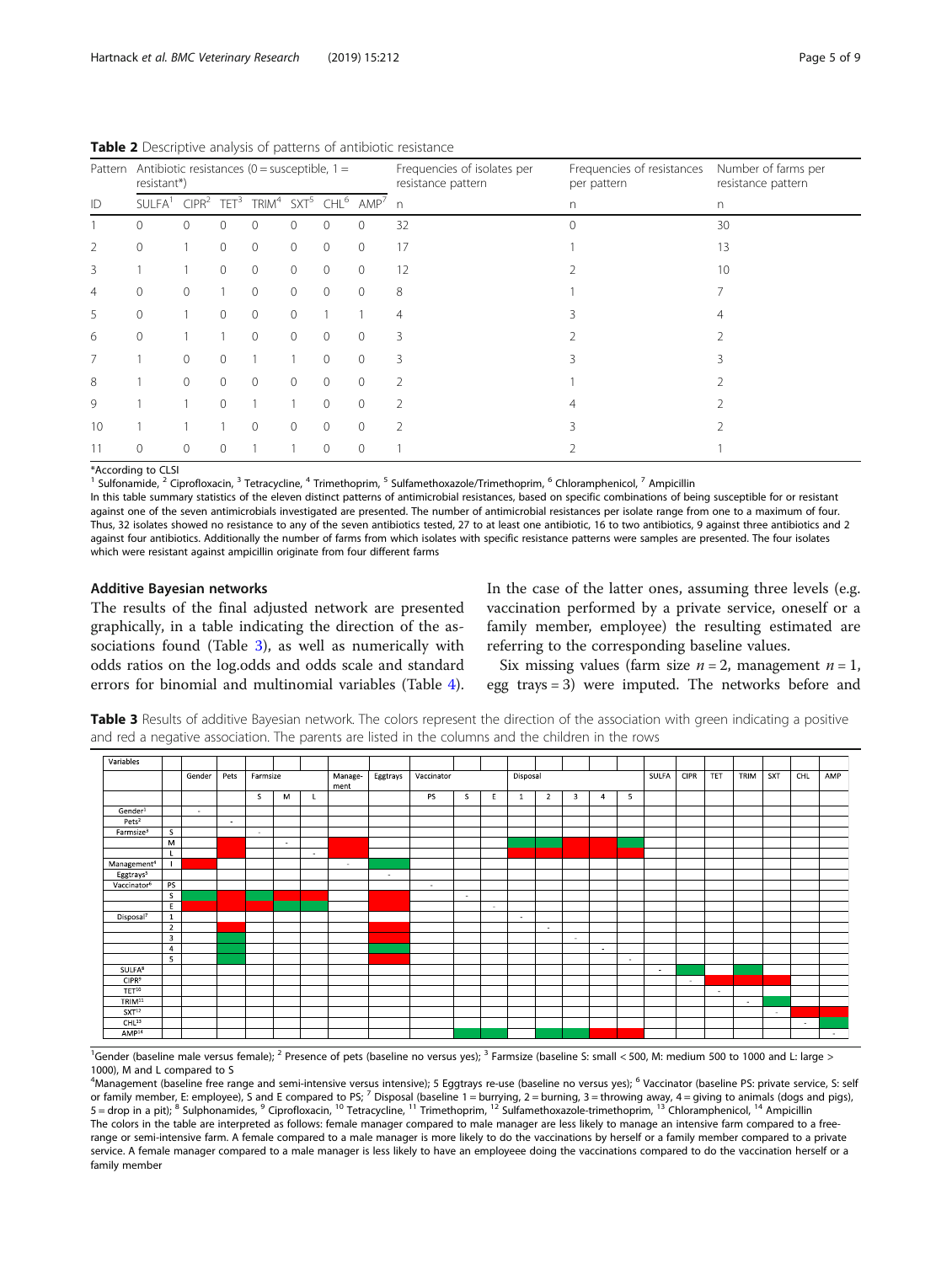<span id="page-5-0"></span>Hartnack et al. BMC Veterinary Research (2019) 15:212 Page 6 of 9

| child        | parent       | Effect size        | Standard Error     | Effect size  |
|--------------|--------------|--------------------|--------------------|--------------|
|              |              | Log.odds           | Log.odds           | odds         |
| Farmsize M   | Pets         | $-12.6$            | >>                 | 3.37E-06     |
| Farmsize M   | Management I | $-9.6$             | $>>$ <sup>u</sup>  | 6.77E-05     |
| Farmsize M   | Disposal 1   | 34.5               | $>>$ <sup>u</sup>  | $9.62E + 14$ |
| Farmsize M   | Disposal 2   | 77.1               | $>>$ $^{\circ}$    | $3.05E + 33$ |
| Farmsize M   | Disposal 3   | $-23.3$            | $>>$ $^{\circ}$    | 7.60E-11     |
| Farmsize M   | Disposal 4   | $-65.9$            | $>>$ <sup>u</sup>  | 2.40E-29     |
| Farmsize M   | Disposal 5   | 0.001              | 1.41               | $1.00E + 00$ |
| Farmsize M   | Pets         | $-66.9$            | 0.01               | 8.82E-30     |
| Farmsize L   | Management I | $-0.4$             | 0.91               | 6.70E-01     |
| Farmsize L   | Disposal 1   | $-23.6$            | 0.15               | 5.63E-11     |
| Farmsize L   | Disposal 2   | $-21.9$            | $>>$ <sup>u</sup>  | 3.08E-10     |
| Farmsize L   | Disposal 3   | $-99.6$            | 1.01E-07           | 5.55E-44     |
| Farmsize L   | Disposal 4   | $-76$              | <b>NaN</b>         | 9.85E-34     |
| Farmsize L   | Disposal 5   | $-109.1$           | 5.54E-08           | 4.15E-48     |
| Management I | Gender       | $-1.9$             | 0.59               | 1.50E-01     |
| Management I | Eggtrays     | 2.0                | 0.58               | 7.39E+00     |
| Vaccinator S | Gender       | 3.9                | 1.07               | $4.94E + 01$ |
| Vaccinator S | Pets         | $-19.3$            | $>>$ <sup>u</sup>  | 4.15E-09     |
| Vaccinator S | Farmsize S   | 0.9                | 0.90               | $2.46F + 00$ |
| Vaccinator S | Farmsize M   | $-20.3$            | $>>$ <sup>u</sup>  | 1.53E-09     |
| Vaccinator S | Farmsize L   | $-2.9$             | 1.08               | 5.50E-02     |
| Vaccinator S | Eggtrays     | $-8.7$             | $>$ $>$ $\degree$  | 1.67E-04     |
| Vaccinator E | Gender       | $-2.7$             | 1.40               | 6.72E-02     |
| Vaccinator E | Pets         | $-17.6$            | 1.42E-07           | 2.27E-08     |
| Vaccinator E | Farmsize S   | $-7.4$             | 1.97               | 6.11E-04     |
| Vaccinator E | Farmsize M   | 36.8               | $>>$ $^{\circ}$    | $9.59E + 15$ |
| Vaccinator F | Farmsize L   | 3.6                | 1.29               | $3.66E + 01$ |
| Vaccinator E | Eggtrays     | $-26.9$            | $>>$ <sup>u</sup>  | 2.08E-12     |
| Disposal 2   | Pets         | $-0.4$             | 0.80               | 6.70E-01     |
| Disposal 2   | Eggtrays     | $-2.9$             | 0.74               | 5.50E-02     |
| Disposal 3   | Pets         | 13.2               | $>$ $>$ $^{\circ}$ | $5.40E + 05$ |
| Disposal 3   | Eggtrays     | $-0.2$             | 1.30               | 8.19E-01     |
| Disposal 4   | Pets         | 1.4                | 0.74               | $4.06E + 00$ |
| Disposal 4   | Eggtrays     | 2.5                | 0.83               | $1.22E + 01$ |
| Disposal 5   | Pets         | 11.6               | $>>$ $^{\circ}$    | $1.09E + 05$ |
| Disposal 5   | Eggtrays     | $-157.8$           | NaN                | 2.94E-69     |
| SULFA        | <b>CIPR</b>  | 2.5                | 0.79               | $1.22E + 01$ |
| SULFA        | <b>TRIM</b>  | 4.2                | 1.32               | $6.67E + 01$ |
| <b>CIPR</b>  | TET          | $-0.4$ $(-0.4*)$   | <b>NA</b>          | 6.70E-01     |
| <b>CIPR</b>  | TRIM         | $-0.3$ ( $-0.3$ *) | ΝA                 | 7.41E-01     |
| <b>CIPR</b>  | SXT          | $-0.3$             | 0.86               | 7.41E-01     |
| <b>TRIM</b>  | SXT          | 8.9                | 3.99               | 7.33E+03     |

Table 4 Estimated parameters on the log.odds and odds scale for all 22 arcs based on the exact search

Table 4 Estimated parameters on the log.odds and odds scale for all 22 arcs based on the exact search (Continued)

| child      | parent       | <b>Fffect size</b>  | Standard Frror | <b>Fffect size</b> |
|------------|--------------|---------------------|----------------|--------------------|
|            |              | Log.odds            | Log.odds       | odds               |
| <b>SXT</b> | <b>CHL</b>   | $-3.6$ ( $-0.5^*$ ) | <b>NA</b>      | 2.73E-02           |
| <b>SXT</b> | AMP          | $-3.6$              | 6.61           | 2.73E-02           |
| CHI.       | AMP          | 8.9                 | 4.83           | $7.33E + 03$       |
| AMP        | Vaccinator S | 8.6                 | 1.21           | $5.43E + 03$       |
| AMP        | Vaccinator F | 8.7                 | 1.29           | $6.00F + 03$       |
| AMP        | Disposal 2   | 1.6                 | 1.36           | $4.95E + 00$       |
| AMP        | Disposal 3   | 0.6                 | 1.23           | $1.82F + 00$       |
| AMP        | Disposal 4   | $-7.5$              | 2.89           | 5.53E-04           |
| AMP        | Disposal 5   | $-6.5$              | 3.20           | 1.50E-03           |

 $>$   $>$  u indicates that standard errors were so large (i.e.  $>$  xE+01) that they are not useful. \* When the estimation of the standard errors was unstable, presumably due to sparse data, the effect sizes were also estimated with the bayesglm() function for the binomial variable. Table 4 presents the estimated parameters (effect sizes and standard errors) on the log.odds and on the odds scale for all 22 arcs based on the exact search and the function multinom() in [24].

after bootstrapping are identical with 22 links contained (shown in Fig. [1\)](#page-6-0). Thus, no arcs were pruned. In Fig. [2](#page-7-0), the results of the bootstrapping, i.e. the number of arcs in the bootstrapped networks are presented. Based on the number of networks containing more than 22 arcs, corresponding to approximately 31% of the bootstrapped networks, it becomes evident that randomness was actually included by non-parametric bootstrapping and underlines the robustness of the network with 22 arcs.

Regarding the associations between risk factors and antibiotic resistance, solely ampicillin was found to be linked to vaccinator and disposal. Here, ampicillin resistance was more likely, i.e. with a positive log-odds, to occur if vaccination was done by the manager him- or herself and by an employee compared to a private service. Still this needs to be interpreted with caution as there were only four isolates with ampicillin resistance which are of the same pulsotype [[17\]](#page-8-0). These isolates originate from four different farms in two districts.

The following antimicrobial resistance characteristics were linked to each other: resistance towards trimethoprim was linked positively to resistance towards sulfonamide and sulfamethoxazole/trimethoprim, but negatively to ciprofloxacin. Resistance towards sulfonamide was also linked positively to resistance to ciprofloxacin. There was also a positive association between resistance to chloramphenicol and ampicillin, with all isolates being either both susceptible or resistant  $(n = 4)$ . Resistance to ampicillin and to sulfamethoxazole-trimethoprim were negatively associated. There were negative associations between chloramphenicol and sulfamethoxazole/trimethoprim, which was also negatively associated with ciprofloxacin. Tetracycline was also negatively associated with ciprofloxacin.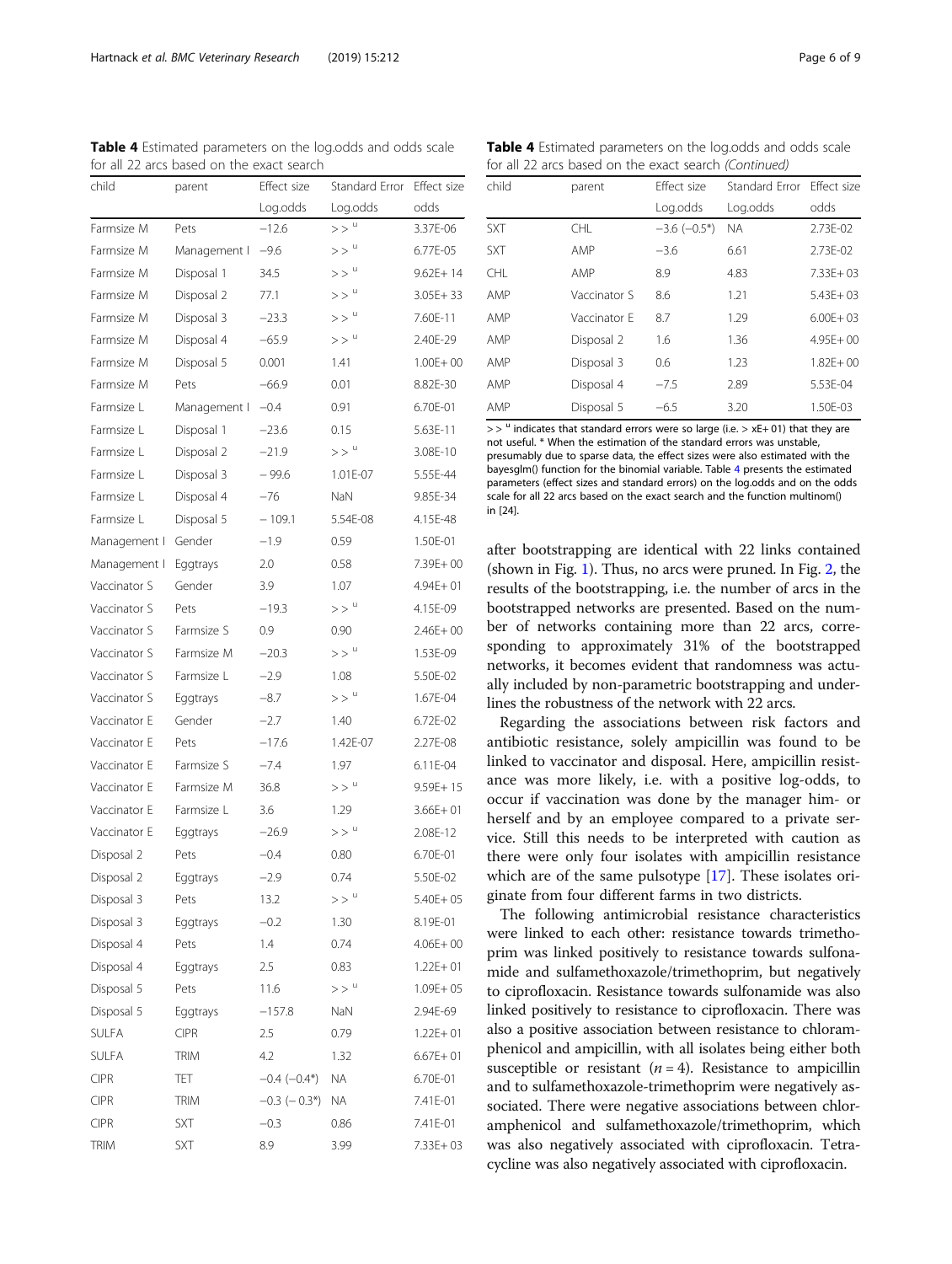<span id="page-6-0"></span>

Regarding the associations between the seven risk factors: intensively managed farms were more likely to have a male compared to a female manager. Female manager compared to male manager were more likely to doing the vaccinations by herself or a family member instead of a public service or by an employee. Medium and large size farms were less likely to have pets compared to small size farms. Intensively managed farms were more likely to reuse egg trays compared to free range or semiintensive farms.

In Table [4](#page-5-0) the corresponding coefficients on a logodds and an odds scale of the graph before bootstrapping are displayed. Relatively large or small log-odds values and standard errors are indicative of sparse data (at least one zero in a contingency table) with leads to unstable estimation of the effect size. Although the magnitude of the effect size is not necessarily meaningful, the direction of the association is still relevant. For binomial variables, in case the function multinom() did not yield stable standard error estimates, the results of the bayesglm() function are also shown. In all cases, there is

agreement about the direction of the association, being positive or negative.

## **Discussion**

Based on the data from the previously published data [[18\]](#page-8-0), despite the presence of sparse data and data separation, it was possible to obtain networks including seven potential risk factors and seven antibiotic resistances. Due to sparse data, the results need to be carefully interpreted. Only resistance to ampicillin was found to be linked directly to the vaccinating person and disposal.

It is a well-known fact that many of the genes coding for AMR characteristics are located on mobile genetic elements, and that these genes are disseminated between related and unrelated bacteria through horizontal gene transmission mechanisms. However, we do not have any data on the location of the genes encoding the AMR characteristics in the bacterial isolates analysed in this study, and can therefore only speculate that one explanation for the AMR linkages observed in the ABN analysis is the physical linkage of genes on the same mobile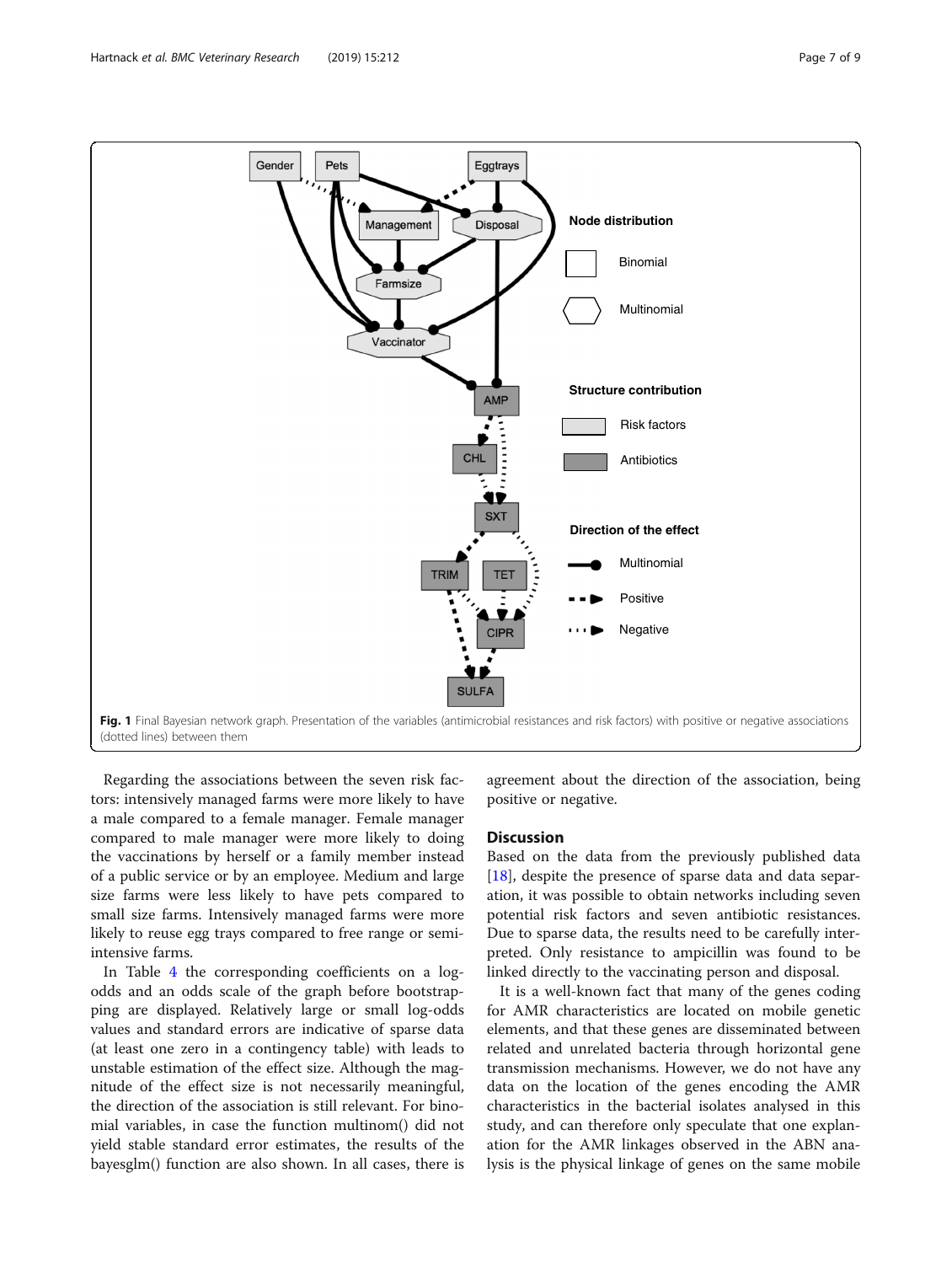<span id="page-7-0"></span>

genetic element. What we do know from the Odoch et al. 2018-study, is that six S. Hadar isolates harbored class1 integron genes (int1) that were also associated with the gene determinant *dfrA15* encoding trimethoprim resistance. As int1 always are associated with the sul1 determinant encoding for sulfonamide resistance, this int1-sul1-dfrA15 linkage is a molecular explanation for the observed association. Use of antimicrobials is a main driver for development and dissemination of AMR, and the very often standard simultaneous administration of trimethoprim and sulfonamides (trimethoprim-sulfamethoxazole) can probably be regarded as an important driver for evolution of this genetic linkage.

The use of chloramphenicol is banned in poultry, still four isolates were found to be resistant, and the underlying source and mechanisms are unclear. An earlier study identified chloramphenicol resistance encoding gene, cmlA in one of these isolates [\[17](#page-8-0)]. This requires further investigations.

To our knowledge the only two studies that relied an ABN for analysis on antimicrobial data are Hidano et al. (2015) and Ludwig et al. (2013) [\[10](#page-8-0), [11\]](#page-8-0). In both studies, not binary data (being resistant or not) but continuous data, assumed to be Gaussian, as zones of inhibition measured in mm were considered. In our study, due to recent adaptions in the abn code, it was possible to directly include the dichotomized antimicrobial resistance data, based on CLSI, without encountering the issue of sparse data. Still due to sparse data, inevitably present in a small data set, not all associations were estimable resulting in very large estimates

and standard errors, still with two different approaches, there was agreement about the direction of the association. Another novelty lies in the opportunity to also include multinomial data.

## Conclusions

Although, due to the small sample size and the relative low proportion of resistances against some antimicrobials, the results need to be considered carefully, we are confident, that the actual version of ABN allows for valuable insights in future analyses of larger data sets. The particular added value lies in the opportunity to disentangle the role of single risk factors on the multivariate outcome of antimicrobial resistance data.

#### Abbreviations

ABN: Additive Bayesian network; AMP: Ampicillin; AMR: Antimicrobial resistance; CHL: Chloramphenicol; CIPR: Ciprofloxacin; GLM: Generalised regression model; MDR: Multi-drug resistance; SULFA: Sulfonamide; SXT: Sulfamethoxazole/trimethoprim; TET: Tetracycline; TRIM: Trimethoprim

#### Acknowledgements

Sincere thanks to Dr. Clovice Kankya for ensuring that the required resources were availed in time. Special thanks and gratitude to Professor Paul Torgerson at University of Zurich (UZH) for additional logistical support that enabled data analysis to be done at UZH. We thank all the researchers and technical staff at the department of Food Safety and Infection Biology at NMBU for their contributions.

#### Authors' contributions

SH was repsonsible for the data analysis and manuscript writing. TO contributed to conception, analysis and writing of the manuscript. GK provided the adapted code for the analysis and was involved in manuscript writing. RF contributed to the design and review of the manuscript. YW contributed to writing and editing. TML participated in drafting and reviewing of the manuscript. ES contributed to writing and editing. All authors read and approved the final manuscript.

#### Funding

This work was supported by the Norwegian Programme for Capacity Development in Higher Education and Research for Development (NORHED project No.UGA-13/0031) based at Makerere University, Kampala Uganda and Norwegian University of Life Sciences (NMBU, Oslo. The funding body was not involved in the design of the study and collection, analysis, interpretation of data and in writing the manuscript.

#### Availability of data and materials

The dataset from which these results were generated are not publically available at this point as this study is part of an on-going PhD research at Norwegian University of Life Sciences and the university takes responsibility of storing the primary data. But this can be made available on reasonable request from the second author.

#### Ethics approval and consent to participate

The original field study was approved and granted permission (number A532) by Uganda National Council of Science and Technology (UNCST). All farmers (respondents) who participated were asked for verbal consent before being interviewed. According to UNCST this is acceptable especially for the purpose of not excluding illiterate respondents and where no samples were to be taken from humans and live chicken.

#### Consent for publication

Not applicable.

## Competing interests

The authors declare that they have no competing interests.